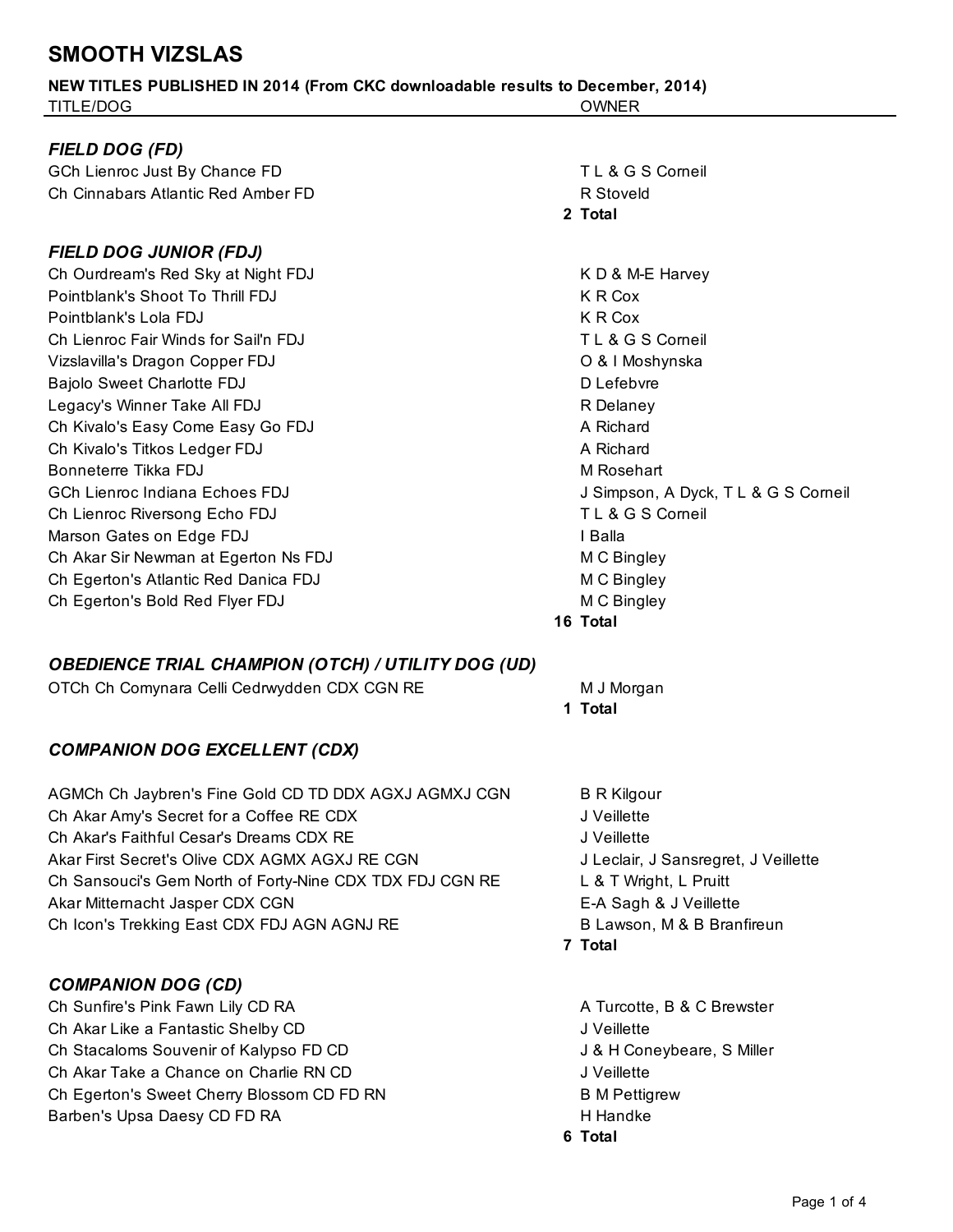|                                                             | R Ivany                           |
|-------------------------------------------------------------|-----------------------------------|
| Deerrun's Titan at Burntriver FDJ PCD RE CGN                | 1                                 |
| <b>SHOW: GRAND CHAMPION EXCELLENT (GCHEX)</b>               |                                   |
| GCHEX Akar Malek By Faithful Miro CDX FD CGN (D)            | M-R Doyon, J Veillette<br>1 Total |
| <b>SHOW: GRAND CHAMPION (GCh)</b>                           |                                   |
| <b>GCh Blackbullet's Waltzing Matilda</b>                   | S Farr                            |
| GCh Dynata's Bound To Raise The Bar FD                      | R & P Delaney                     |
| GCh Bonneterre Stonaz Oceapearl FDJ                         | R M Rowan                         |
| GCh Bonneterre Africa Zeus FDJ                              | R M Rowan                         |
| GCh Renaissance Kiss's Casanova                             | G & D Dutson, L Durh              |
| GCh Egerton N Akar Look for Watson                          | J Veillette                       |
| GCh Lienroc Glowing Heart Vesper AGN CGN AGNJ (B)           | S Bouchard, L Lalond              |
| GCh Baroque Abbey Road's Penny Lane                         | G & D Dutson, A & C.              |
| <b>GCh Lienroc Indiana Echoes FDJ</b>                       | J Simpson, A Dyck, T              |
| GCh Sunfire's Pink Fawn Lily CD RA                          | A Turcotte, B & C Brev            |
| GCh Vitali Silva Avalon Sayward                             | M & L Martin, C Diron             |
| GCh Ourdream's Red Sky at Night FDJ                         | K D & M-E Harvey                  |
|                                                             | 12 Total                          |
| <b>SHOW CHAMPION (CH)</b>                                   |                                   |
| Ch Varazs Kedvesem Final Dance RA CGN                       | T Martin, S T Dorosh              |
| Ch Paradox Glorybound Brok                                  | N Boggs-Heinold                   |
| Ch Renaissance Out With Th' Ladies                          | L Fields, L Durham                |
| Ch Egerton N Akar Look for Watson                           | J Veillette                       |
| Ch Akar Dexter Slice of Life                                | R Purcell, J Veillette            |
| Ch Egerton's Bold Red Flyer                                 | M C Bingley                       |
| Ch Heelmark's Roop Tera Mastana                             | R Gorczyca, D Zika, R             |
|                                                             | <b>Burdon</b>                     |
| Ch Vitali Silva Avalon Sayward                              | M & L Martin, C Diron             |
| Ch Akar Sir Newman at Egerton Ns                            | M C Bingley                       |
| Ch Lienroc Fair Winds for Sail'n                            | TL & G S Corneil                  |
| Ch Busch's Princess of Wales                                | I Balla                           |
| Ch Sunfire's Pink Fawn Lily RA CD                           | A Turcotte, B & C Brev            |
| Ch Akar Porthos Bello                                       | A Rodrigue & V Bonne              |
| Ch Lekka Sasha By Faithful Miro                             | D deBeaumont, M Doy               |
| Ch Akar Pretty Samy                                         | C Lafleur, J Veillette            |
| Ch Baroque Abbey Road's Penny Lane                          | G & D Dutson, A & C.              |
| Ch Baroque's Mr Razamataz                                   | G & D Dutson                      |
| Ch Baroque Casanova's Kiss of Grace                         | G & D Dutson                      |
| Ch Leinroc Riversong Echo                                   | G & T Corneil                     |
| Ch Reddog Ranch Arayah Sequoia                              | A Prantl                          |
| Ch Bonneterre Just Moxie                                    | R M Rowan                         |
| Ch Wolfgang N Akar Bet on Zoe                               | J Veillette, C Lafleur            |
| Ch Akar Lexy's Magic Hope                                   | B Laporte, J Veillette            |
|                                                             | J Sansregret                      |
| Ch Vihar Ev Ketto Khivas<br>Ch Legacy's Winner Take All FDJ | R Delaney                         |

utson, L Durham ard, L Lalonde atson, A & C Jones on, A Dyck, T Corneil, G te, B & C Brewster

S T Dorosh I, J Veillette ca, D Zika, R Sinclair-Stevens, G artin, C Diron te, B & C Brewster ue & V Bonneau & J Veillette umont, M Doyon r, J Veillette utson, A & C Jones e, C Lafleur te, J Veillette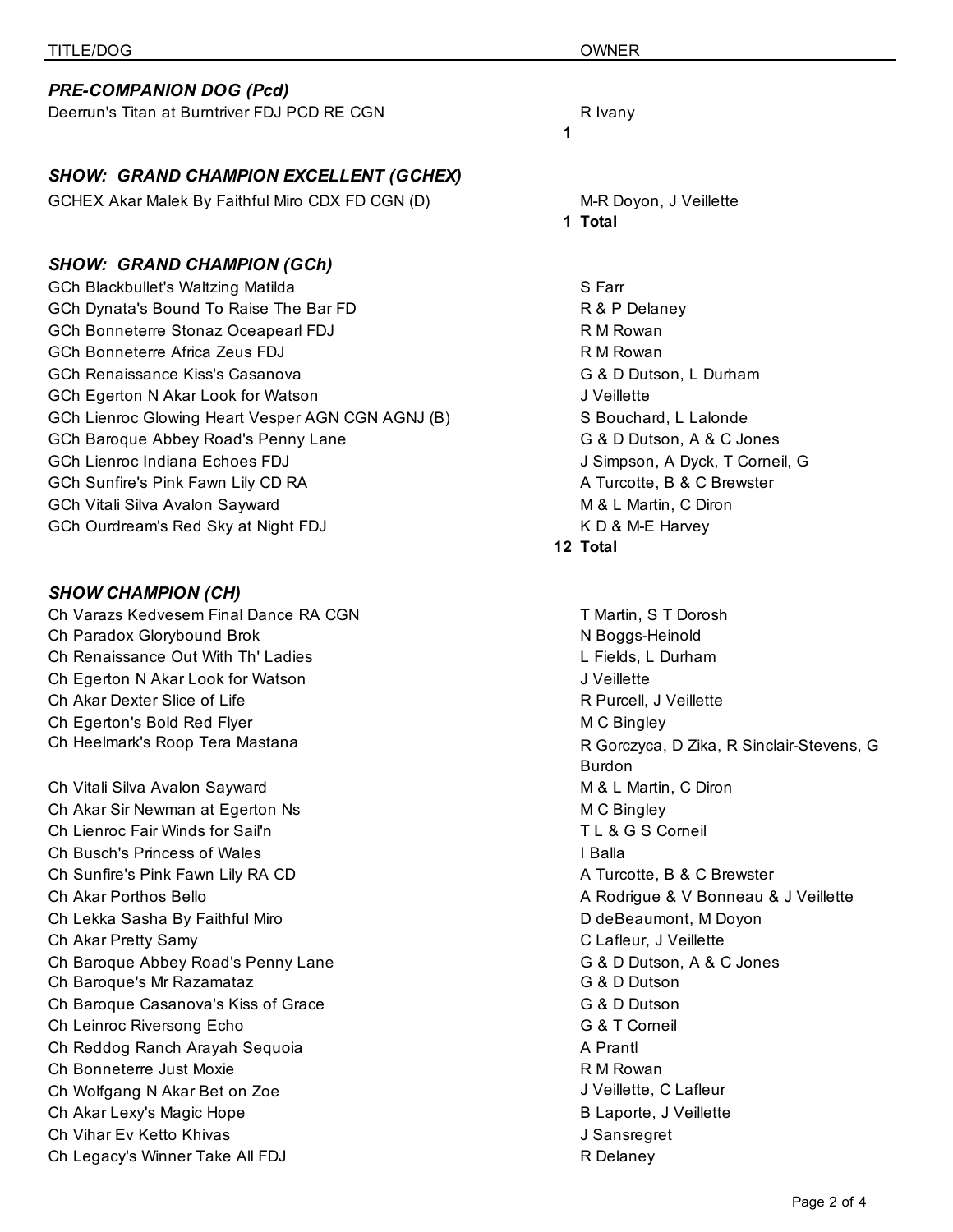| TITLE/DOG                                                    | <b>OWNER</b>                                               |
|--------------------------------------------------------------|------------------------------------------------------------|
| <b>SHOW CHAMPION (CH) cont'd</b>                             |                                                            |
| Ch Blackbullet's Blackbutte                                  | S Farr                                                     |
| Ch Akar Scotty's Charm                                       | M-C Chalifoux, J Veillette                                 |
| Ch Bajolo's Avalon Herceg Rhys                               | C Sellers                                                  |
| Ch Baroque Casanova's Litl Heart Breakr                      | G & D Dutson                                               |
| Ch Heelmark Aanya Raani                                      | G Gorczyca, D Zika, R Sinclair-Stevens, G<br><b>Burdon</b> |
| Ch Szuni's Rogue Shadow                                      | S L Scobie                                                 |
| Ch Toldin's Roamin Goddess                                   | K Emery, R Mcleod, F & M Lacko                             |
| Ch Brookview Elgin Midsummer Night's Dream                   | S Eastman                                                  |
| Ch Kivalo's Titkos Ledger FDJ                                | A Richard                                                  |
| Ch Kivalo Easy Come Easy Go FDJ                              | A Richard                                                  |
|                                                              | 35 Total                                                   |
| <b>TRACKING: TDX</b>                                         |                                                            |
| Ch Sansouci's Gem North of Forty-Nine CDX TDX FDJ UTD RE CGN | L & T Wright, L Pruitt<br>1 Total                          |
| <b>AGILITY MASTER EXCELLENT JUMPER 3 (AGMXJ3)</b>            |                                                            |
| AGMCh Ch Jaybren's Fine Gold CDX TD DDX AGXJ AGMX AGMXJ3     |                                                            |
| <b>CGN</b>                                                   | <b>B R Kilgour</b>                                         |
|                                                              | 1 Total                                                    |
| <b>AGILITY MASTER EXCELLENT (AGMX)</b>                       |                                                            |
| Akar First Secret's Olive CDX AGMX RE CGN AGXJ AGMXJ CGN     | J Leclair, J Sansregret, J Veillette                       |
|                                                              | 1 Total                                                    |
| <b>AGILITY MASTER EXCELLENT JUMPER (AGMXJ)</b>               |                                                            |
| Akar First Secret's Olive CDX AGMX RE CGN AGXJ AGMXJ CGN     | J Leclair, J Sansregret, J Veillette                       |
| Ch Jaybren's Northern Gold DDX AGX AGXJ AGMXJ NP IP CGN      | <b>B R Kilgour</b>                                         |
|                                                              | 2 Total                                                    |
| <b>AGILITY EXCELLENT JUMPER (AGXJ)</b>                       |                                                            |
| Chakra's Darnit Garnet CD AGI AGXJ RE                        | W L Burt, R Mulchan                                        |
|                                                              | 1 Total                                                    |
| <b>AGILITY NOVICE JUMPER (AGNJ)</b>                          |                                                            |
| Ch Bajolo Perfect Hallybee FDJ AGN AGNJ                      | D Lefebvre                                                 |
|                                                              | 1 Total                                                    |
| <b>AGILITY NOVICE VETERANS (AGNV)</b>                        |                                                            |
| Ch OTCh Bajolo Mam'hazelle Personality FDX TDX AGNV CGN      | D Lefebvre                                                 |
|                                                              | 1 Total                                                    |
| RALLY ADVANCED EXCELLENT (RAE)                               |                                                            |
| Ch Varazs Napkelte Tyronne CD FDJ RAE CGN                    | S T Dorosh                                                 |
|                                                              | 1 Total                                                    |